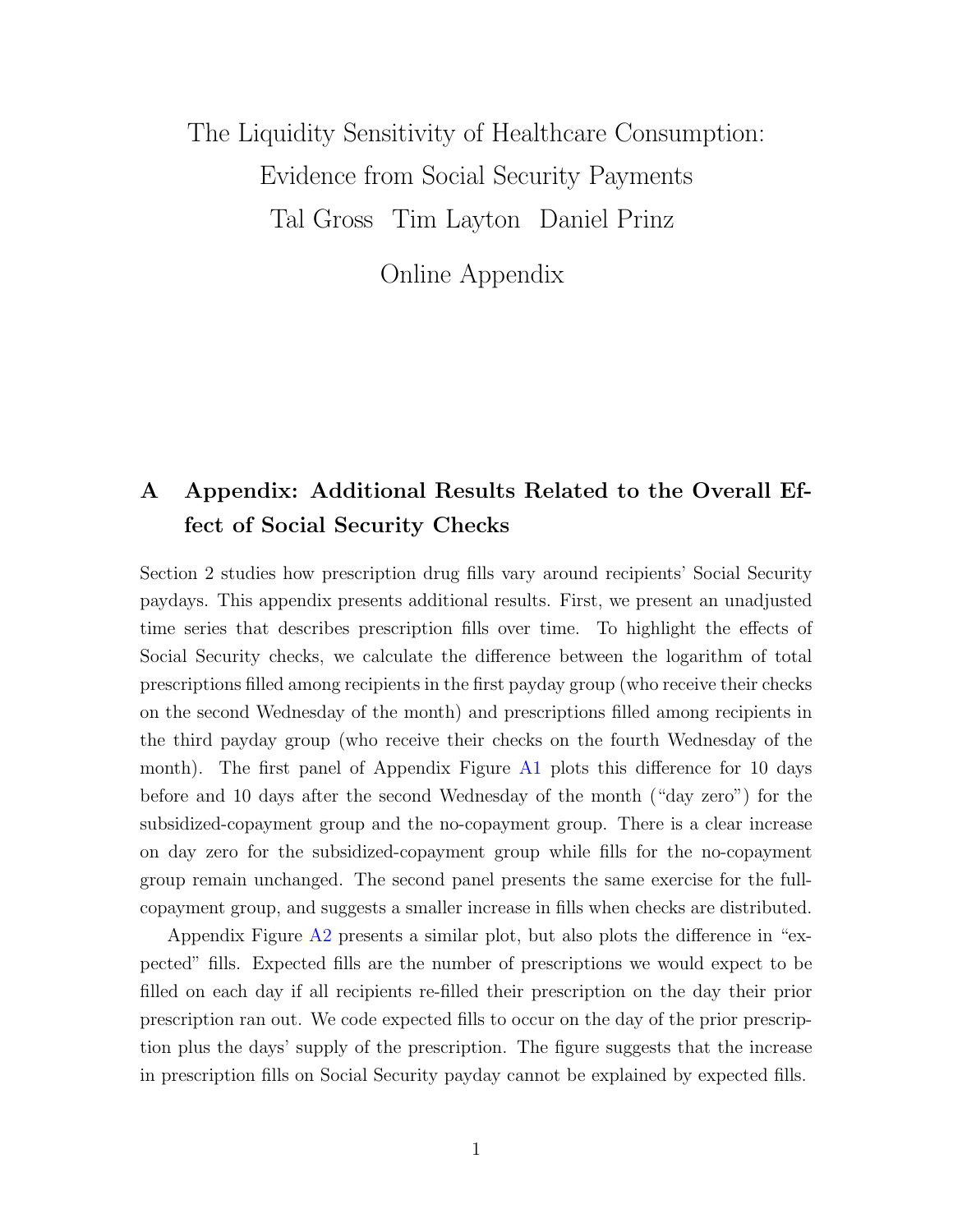Appendix Figure [A3](#page-6-0) explores the heterogeneous effects of Social Security checks. The figure presents  $\beta_0$  from equation (1) separately by race and medical condition. Non-White recipients exhibit larger check effects than White recipients. Recipients with cancer, chronic obstructive pulmonary disease, depression, diabetes, and heart disease all exhibit significant payday spikes, indicating that the overall result is not only driven by healthy recipients. Recipients with Alzheimer's disease exhibit smaller, though still statistically significant, increases on Social Security paydays. (For those with Alzheimer's disease, prescriptions may be managed by a caregiver rather than the recipient herself.) The second panel of Appendix Figure [A4](#page-7-0) presents similar results for the full-copayment group. Among this group, the disparity in the payday effect between White and non-White recipients is much larger, likely reflecting a much larger income disparity between these groups among the full-copayment group relative to the subsidized-copayment group, where income-based eligibility rules limit heterogeneity in income.

## A.1 The Two Subsidized-Copayment Groups

For simplicity, this paper describes Medicare Part D recipients as being comprised of three groups: those who face no copayments, those who face subsidized copayments, and those who face full copayments. There are two complications. First, there exists an additional group of recipients who pay zero copayments and zero premiums. This group consists of Medicaid-Medicare-enrolled individuals who are institutionalized. For this group, copayments are fully paid by the Medicare program rather than the Medicaid program. We exclude those recipients from the analysis sample, since they are institutionalized and thus have limited discretion over the timing of their prescription-drug fills.

A second complication is that the subsidized-copayment group actually consists of two sub-categories. First there are the lowest-income recipients, who face extremely low copayments. In 2015, those recipients were charged \$2.65 copayments for generic drugs and \$6.60 copayments for branded drugs. Second, there are slightly higher-income recipients who face smaller subsidies. In 2015, those recipients faced an average out-of-pocket price of scripts of roughly \$7.31, compared to an average of \$2.74 for recipients in the lowest-income subsidized-copayment group.

For the sake of simplicity, the main text combines these two sub-groups into one. Nevertheless, we can estimate the effect of Social Security checks for both of these sub-groups separately. Appendix Table [A1](#page-3-0) presents summary statistics for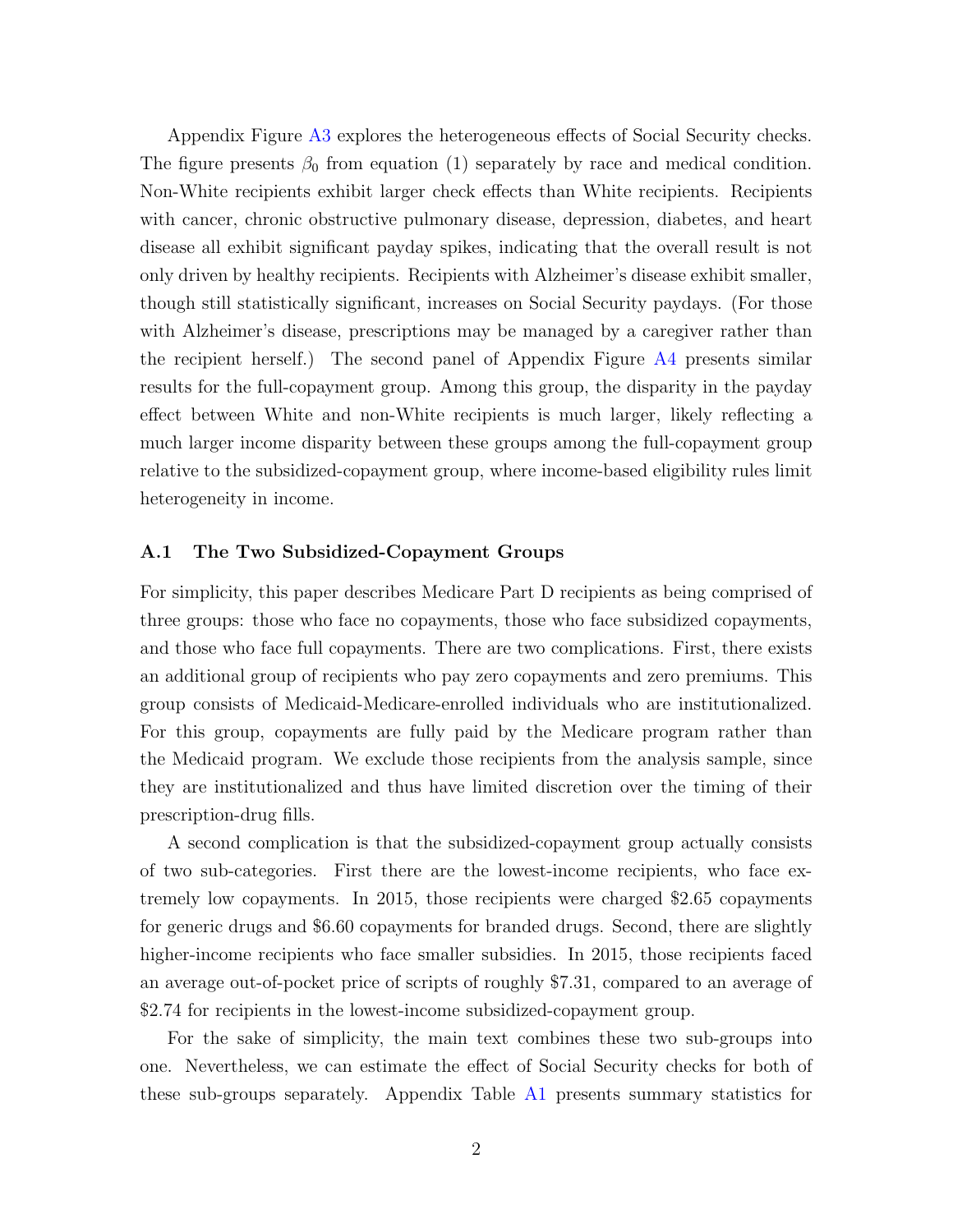these two sub-groups. Appendix Figure [A5](#page-8-0) presents estimates of  $\beta_0$  from equation (1) estimated separately for these two groups. Both sub-groups exhibit statistically significant effects of Social Security checks. The effects are largest for the higherincome sub-group: total prescriptions purchased increases by over 13 percent on Social Security check days for that group. That pattern is unsurprising for two reasons. First, despite having higher income, that sub-group still has very low income relative to the general population. Second, that sub-group faces higher copayments than the other subgroup.

# <span id="page-2-0"></span>A.2 Share of Wednesday Fills on Paydays as a Signal of Liquidity Sensitivity

Appendix [B,](#page-12-0) below, leverages one particular proxy for liquidity sensitivity: the share of each recipient's Wednesday fills that occur on their Social Security payday. This appendix provides evidence that that proxy is indeed correlated with liquidity sensitivity.

Appendix Figure [A6](#page-9-0) plots estimated effects of Social Security checks by deciles of this proxy. We calculate the proxy for all years *other* than the year that we calculate the effect of Social Security checks. That approach prevents this exercise from falling into a circular logic, testing for an effect of Social Security checks by decile of the effect of those checks.

The figure suggests a clear relationship between the share of Wednesday fills that occur on payday and liquidity sensitivity. There is a positive association between payday filling and the share of Wednesday fills that occur on payday. For the subsidizedcopay group, recipients in the tenth decile exhibit an increase in scripts on Social Security paydays that is greater than 100 percent. For the full-copay group, those in the tenth decile exhibit a nearly 50-percent increase in fills. That pattern motivates our focus in Appendix [B](#page-12-0) on this top decile of recipients as the "constrained" group. Importantly, because the measure is constructed from prescription fills from other years, these results also provide evidence that payday-filling is a persistent behavior.

There also exists a positive association for the no-copay group, but the association is much smaller than for the other groups. Moreover, the positive association for the no-copay group may be somewhat spurious in that it reflects underlying autocorrelation in the tendency for a recipient to fill their scripts on a given Wednesday of the month over time.

Finally, Appendix Figure [A7](#page-10-0) offers a placebo test: we plot payday effects by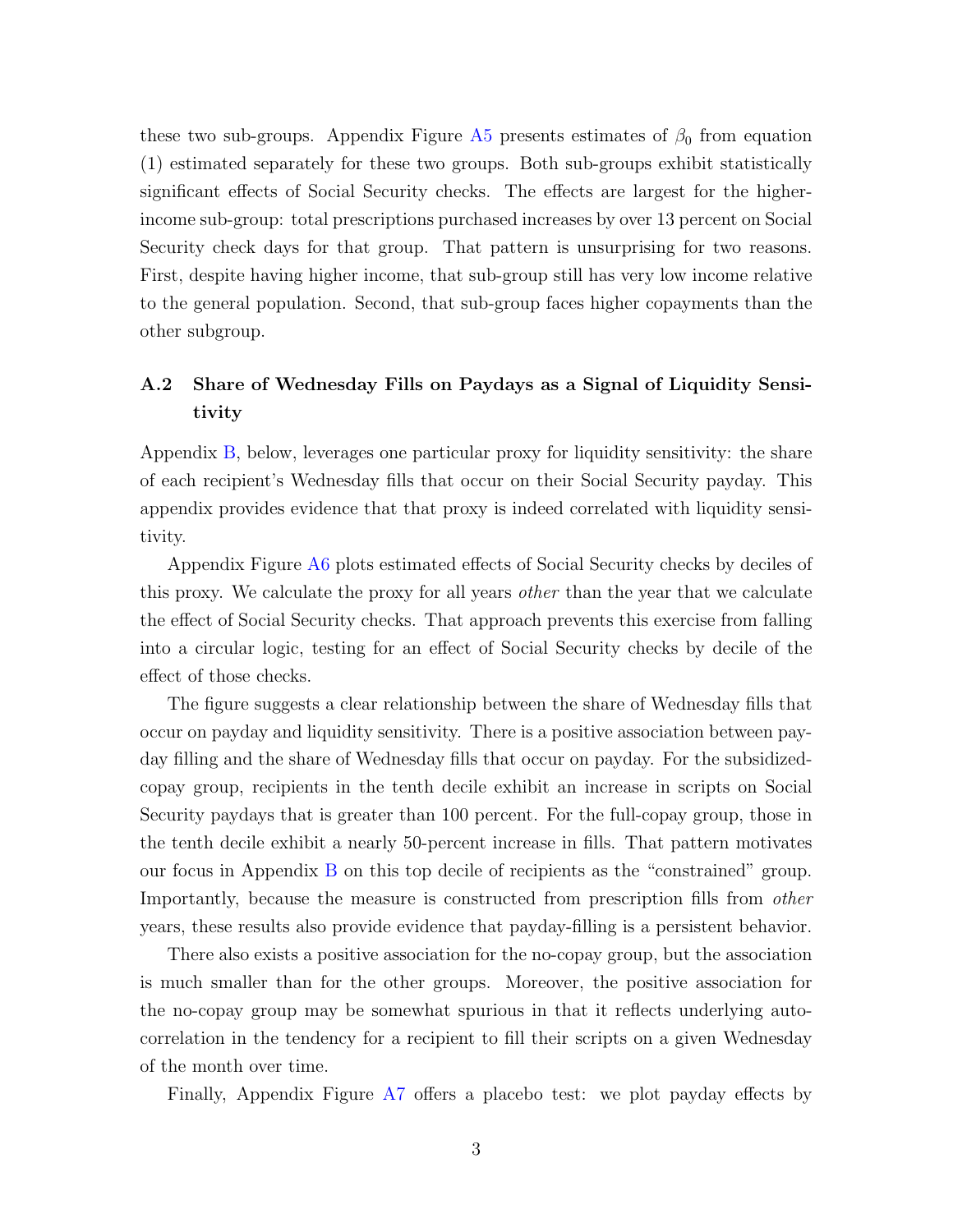decile of the share of Wednesday fills that occur on the Wednesday before payday. Reassuringly, unlike Appendix Figure [A6,](#page-9-0) this false proxy is not associated with payday effects.

<span id="page-3-0"></span>Appendix Table A1. Summary Statistics for the Two Subsidized-Copayment Sub-Groups

|                                                       | Lowest-income,   | Higher-income,   |
|-------------------------------------------------------|------------------|------------------|
|                                                       | Subsidized copay | Subsidized copay |
| Number of beneficiaries<br>in $20\%$ sample in 2006   | 14,006           | 6,299            |
| Number of beneficiaries<br>in $20\%$ sample in $2015$ | 102,406          | 41,373           |
| Mean total scripts<br>per year                        | 43.23            | 46.06            |
| Mean out-of-pocket<br>spending per year               | \$124.49         | \$320.24         |
| Mean out-of-pocket<br>spending per script             | \$3.04           | \$7.71           |
| Mean share filling<br>a script each day               | 0.056            | 0.063            |
| Share male                                            | 0.400            | 0.373            |
| Average age                                           | 70.21            | 70.58            |
| Average number of<br>chronic conditions               | 3.93             | 4.14             |
| Share white                                           | 0.661            | 0.775            |

Note: This table presents summary statistics for the two sub-groups that receive subsidized copayments.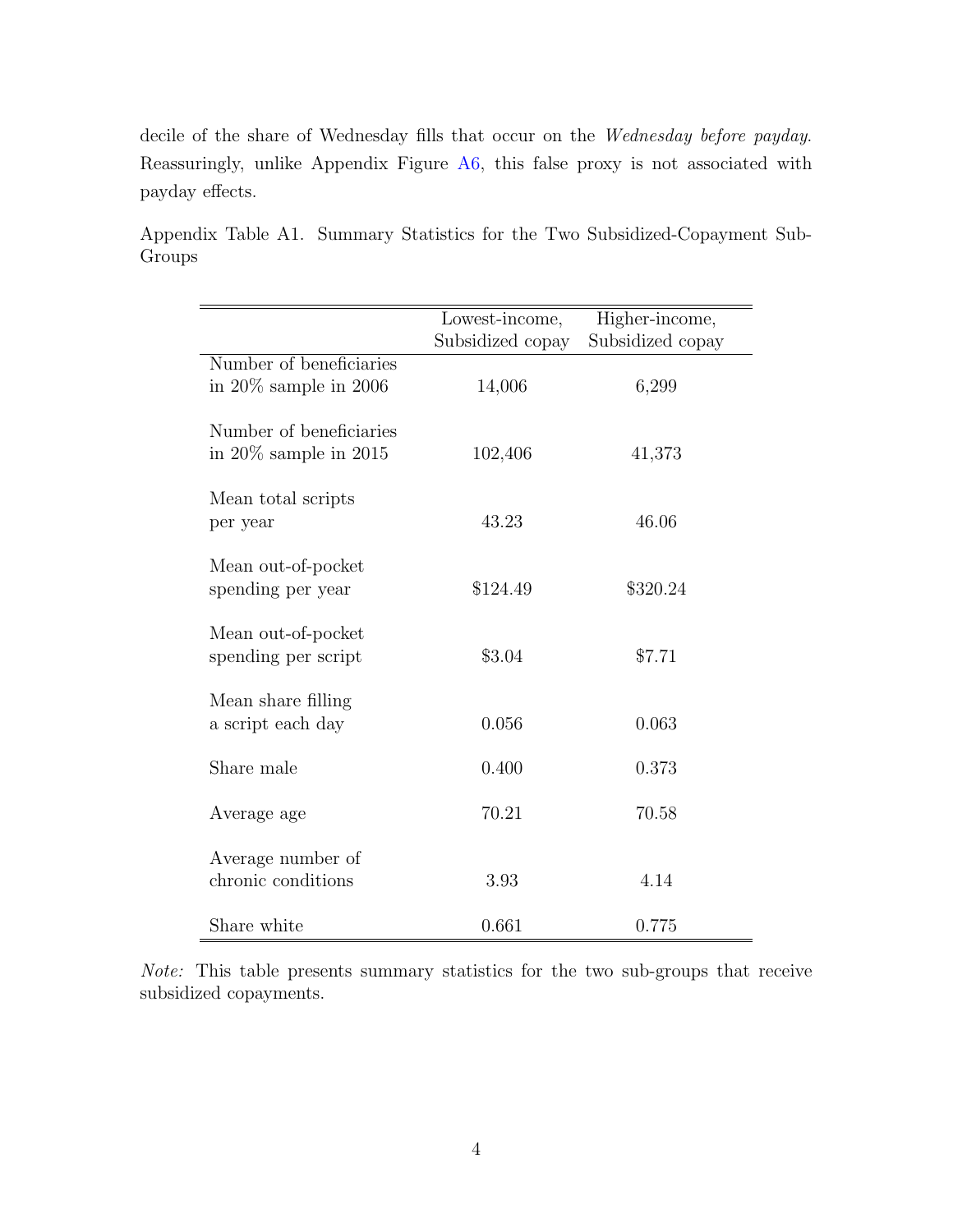# <span id="page-4-0"></span>Appendix Figure A1. Re-Centered Time Series of Prescription Fills around Payday



(a) Logarithm of Total Scripts, Subsidized Copayment Group





Note: These figures plot measures of prescription drug consumption for each eventtime day relative to check receipt for the no-copay group and the full-copay group. Panel (a) plots the share of beneficiaries who fill a script. Panel (b) plots the logarithm of total scripts filled. For each copay group and event day, we calculate the difference in these outcomes across recipients who are nearest to receiving a check and those who are two weeks from their check.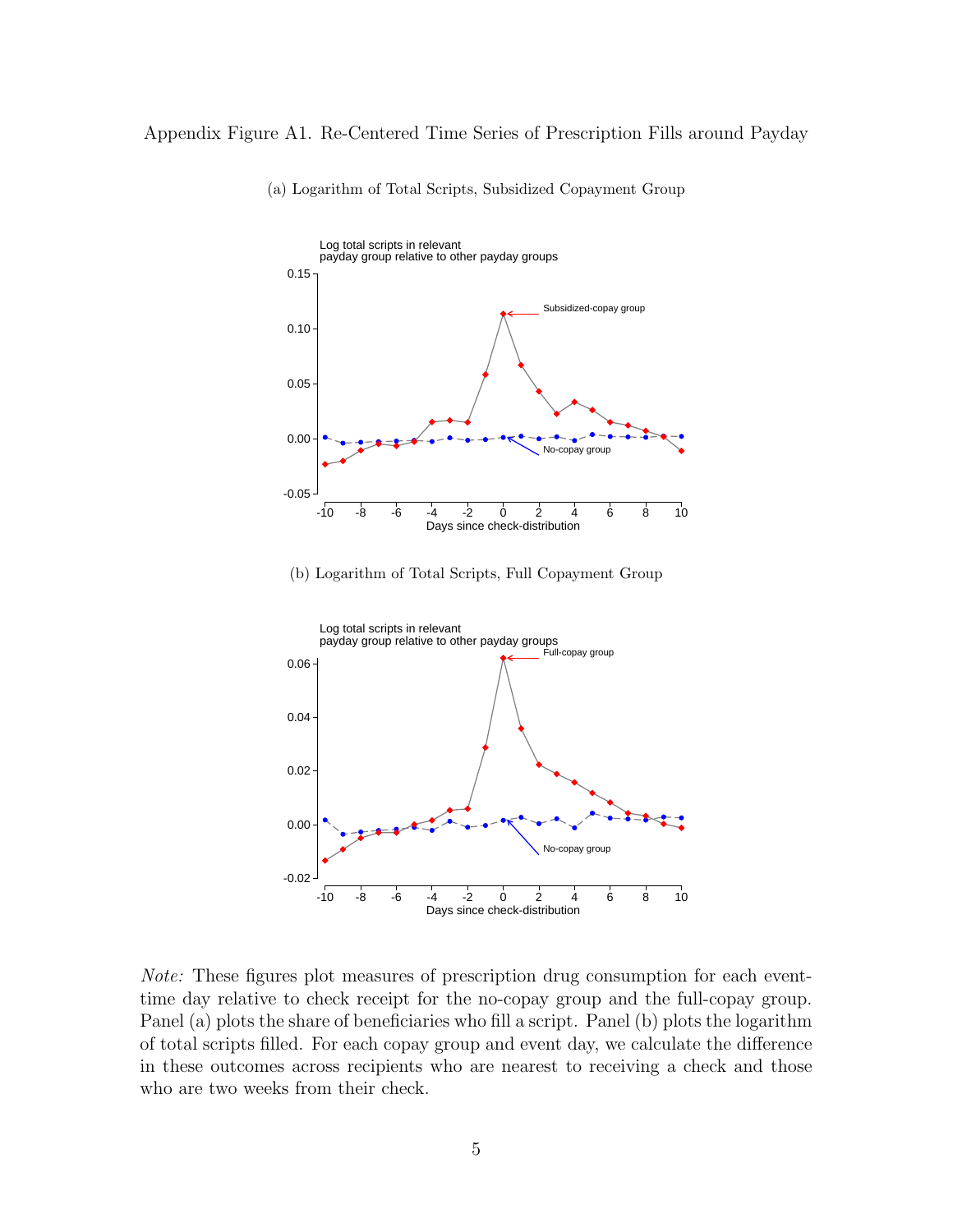<span id="page-5-0"></span>Appendix Figure A2. Re-Centered Time Series for the Subsidized-Copay Group, Total Scripts and Expected Refills Based on Prior Fills



(a) Logarithm of Total Scripts: 28-Day Wait

(b) Logarithm of Total Scripts: 35-Day Wait



Note: These figures plot measures of prescription drug consumption for each eventtime day relative to check receipt for the subsidized-copay group. Panel (a) plots the logarithm of total scripts and expected scripts filled for 28-day waits. Panel (b) plots the logarithm of total scripts and expected scripts filled for 35-day waits. For each copay group and event day, we calculate the difference in these outcomes across recipients who are nearest to receiving a check and those who are two weeks from their check.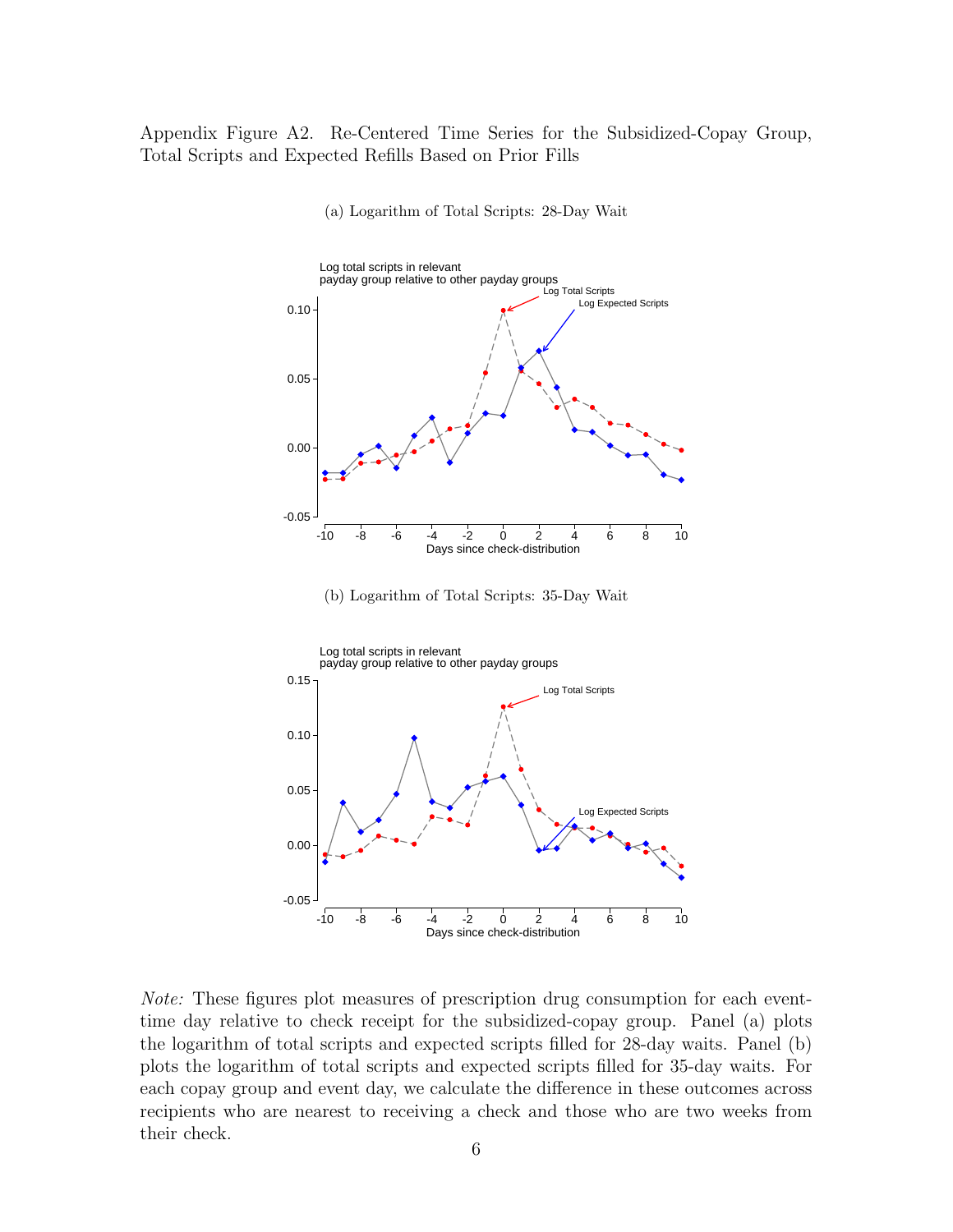

<span id="page-6-0"></span>Appendix Figure A3. Heterogeneous Effects Across Recipient Characteristics

*Note:* These figures plot estimates of  $\beta_0$  from equation (1): the event-study coefficient for check-distribution day when the outcome is the logarithm of scripts filled for groups of particular beneficiaries. We divide beneficiaries by race (white or nonwhite), and the chronic conditions of COPD, Heart Disease, Diabetes, Depression, Alzheimer's, and Cancer. The sample is restricted to the subsidized-copay group. The horizontal lines across each marker plot 95-percent confidence intervals based on standard errors that are clustered at the level of the birthday group.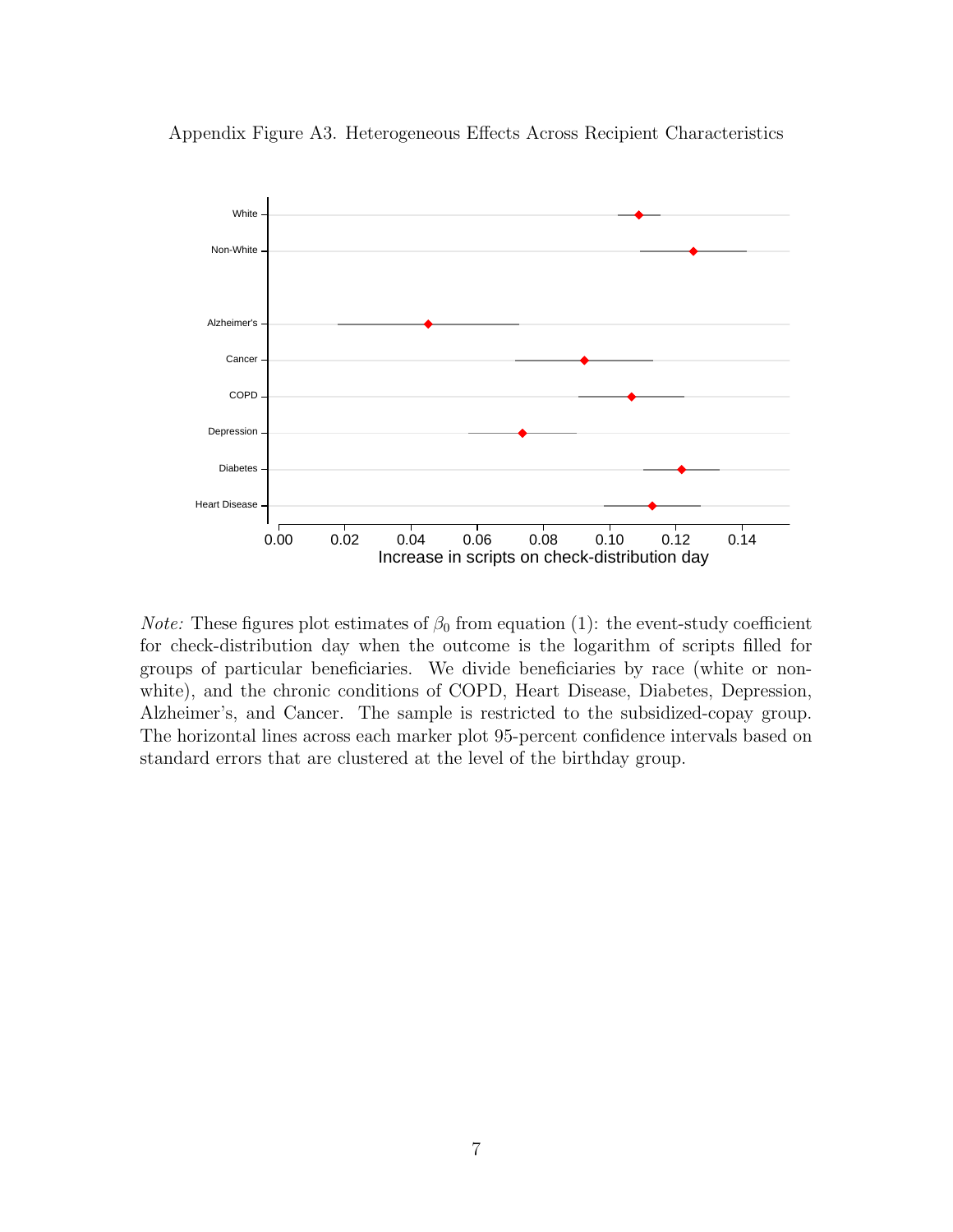<span id="page-7-0"></span>

(a) Across Types of Drugs

Note: Both panels plot estimated event-study coefficients on check-distribution day for the logarithm of total scripts filled by subgroup. All samples are restricted to the full-copay group. All coefficients come from estimating equation (1). "Expected scripts filled" is the number of prescriptions that would occur on that day if all recipients with a prior prescription consumed one pill per day and then filled the script as soon as they were out of pills. The horizontal lines through each marker plot 95-percent confidence intervals based on standard errors that are clustered at the level of the birthday group.

Increase in scripts on check-distribution day

0.00 0.02 0.04 0.06 0.08 0.10 0.12 0.14 0.16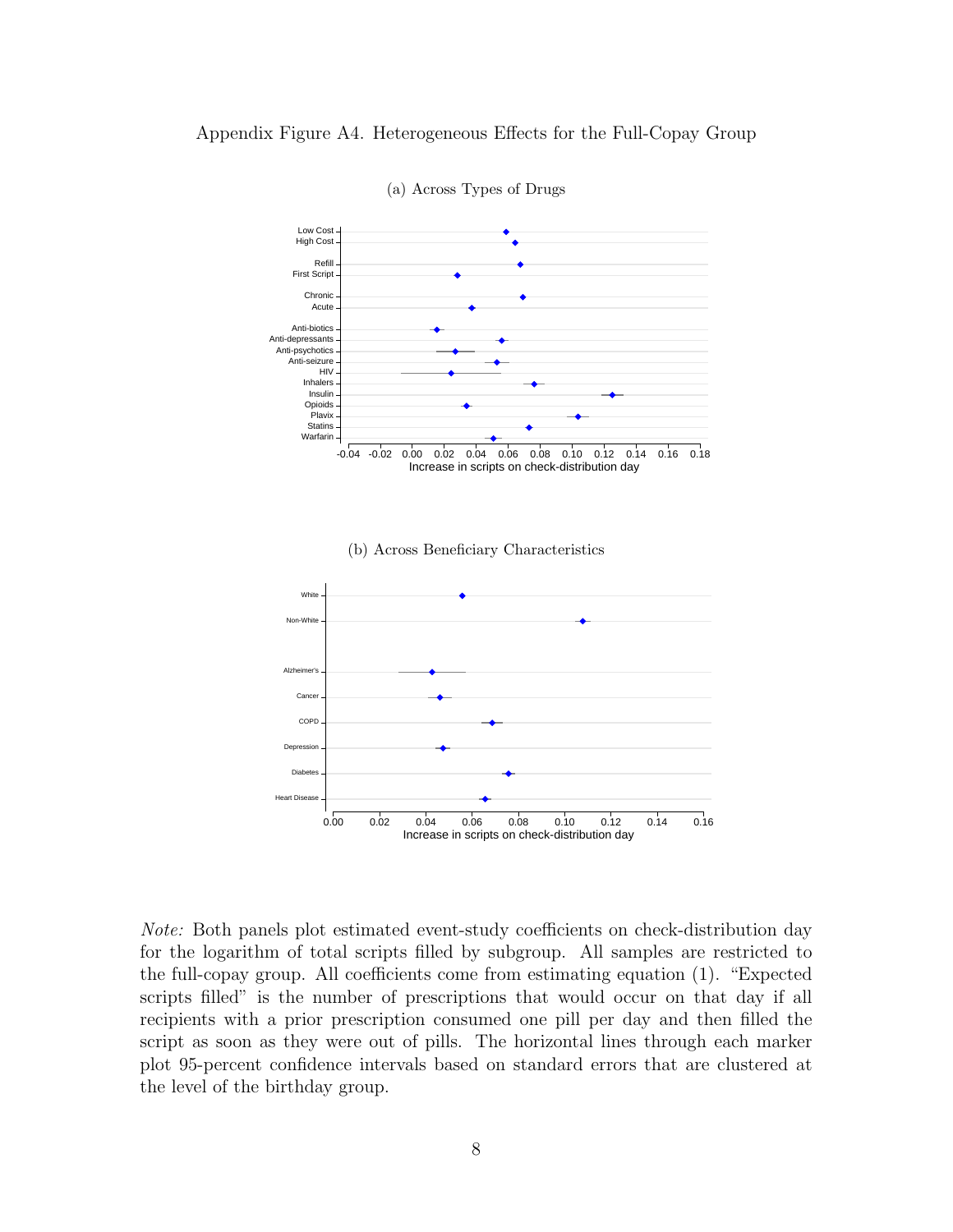<span id="page-8-0"></span>



Note: This figure presents the estimated event-study coefficient for check-distribution day when the outcome is the logarithm of the total scripts filled by the subsidizedcopay group and by length of wait (28-day wait or 35-day wait). The horizontal lines along each marker plot 95-percent confidence intervals based on standard errors that are clustered at the level of the birthday group. These coefficients come from estimating equation (1).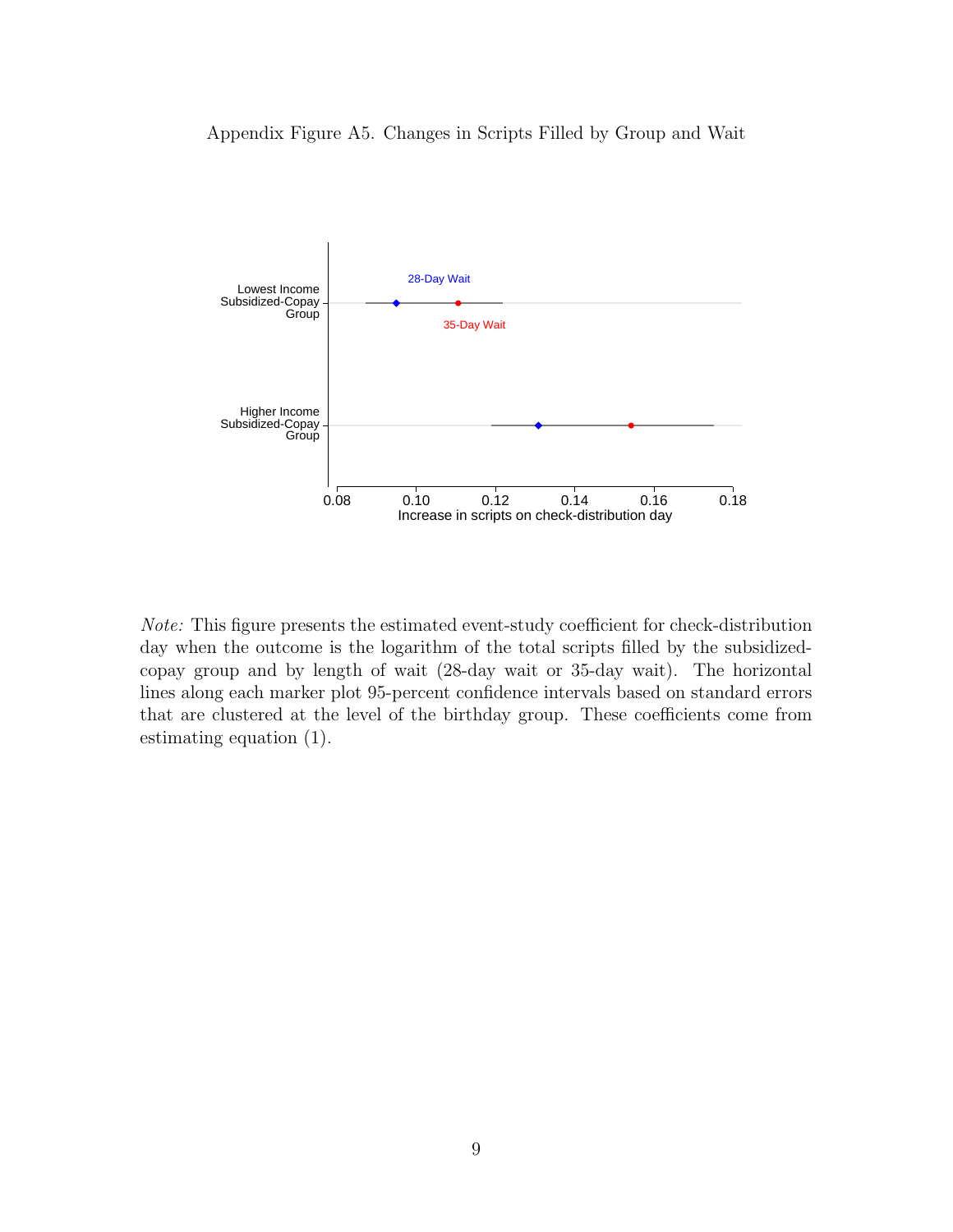<span id="page-9-0"></span>



## (a) Subsidized-Copay Group

#### (b) Full-Copay Group

### (c) No-Copay Group



Note: All panels plot estimated event-study coefficients on check-distribution day for the logarithm of total scripts filled by share of Wednesday fills that fall on payday. Panel (a) restricts to the subsidized-copay group. Panel (b) restricts to the fullcopay group. Panel (c) restricts to the no-copay group. All coefficients come from estimating equation (1). The horizontal lines through each marker plot 95-percent confidence intervals based on standard errors that are clustered at the level of the birthday group.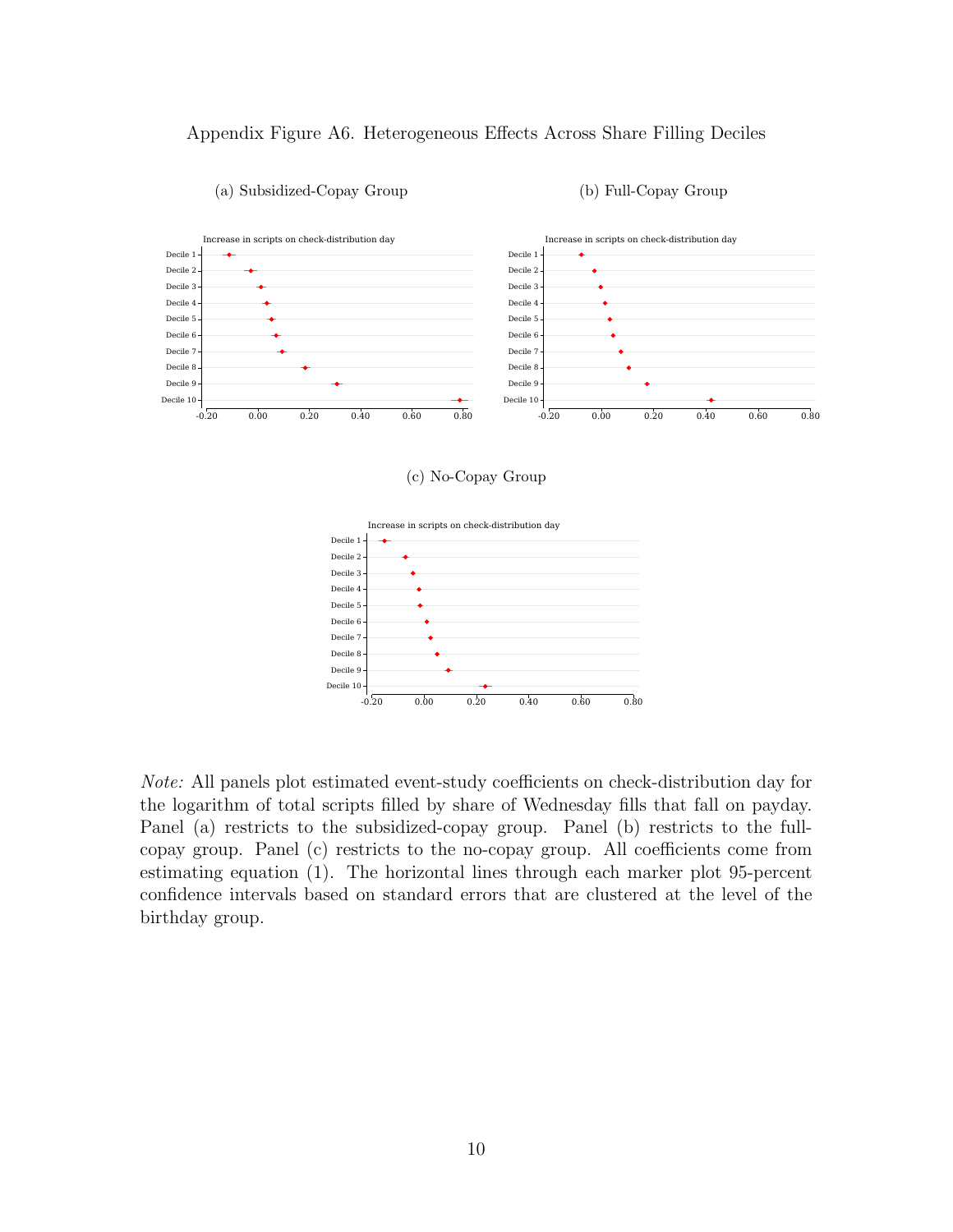# <span id="page-10-0"></span>Appendix Figure A7. Falsification Test: Effects Across Psuedo-Share Filling Deciles



### (a) Subsidized-Copay Group

#### (b) Full-Copay Group

#### (c) No-Copay Group



Note: All panels plot estimated event-study coefficients on check-distribution day for the logarithm of total scripts filled by share of Wednesday fills that fall on Wednesday before payday. Panel (a) restricts to the subsidized-copay group. Panel (b) restricts to the full-copay group. Panel (c) restricts to the no-copay group. All coefficients come from estimating equation (1). The horizontal lines through each marker plot 95-percent confidence intervals based on standard errors that are clustered at the level of the birthday group.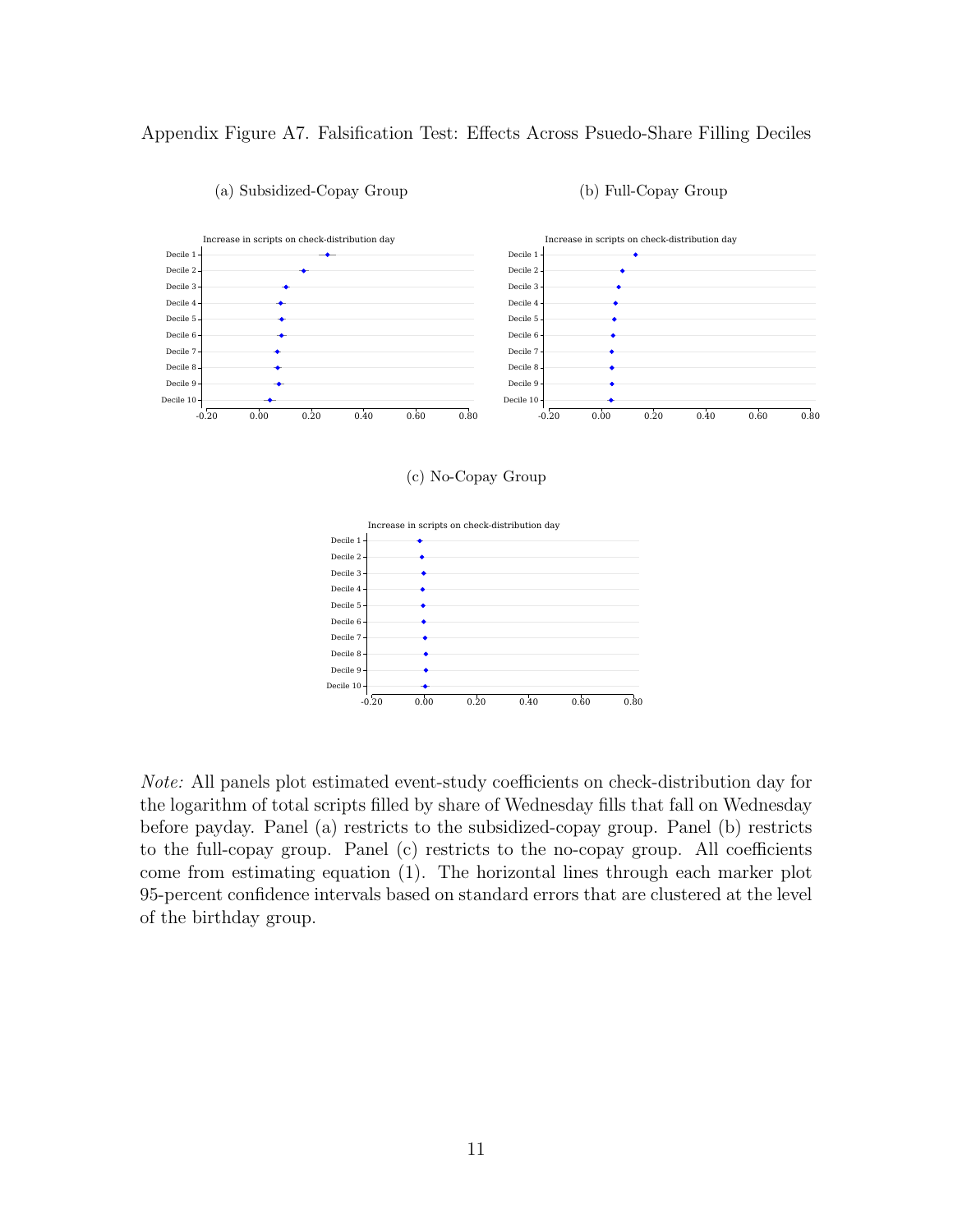Appendix Figure A8. Histogram of Copayments



Note: This figure plots the distribution in percentages of copayments for the subsidized-copay group in 2008. The histogram is censored at \$10 copayments.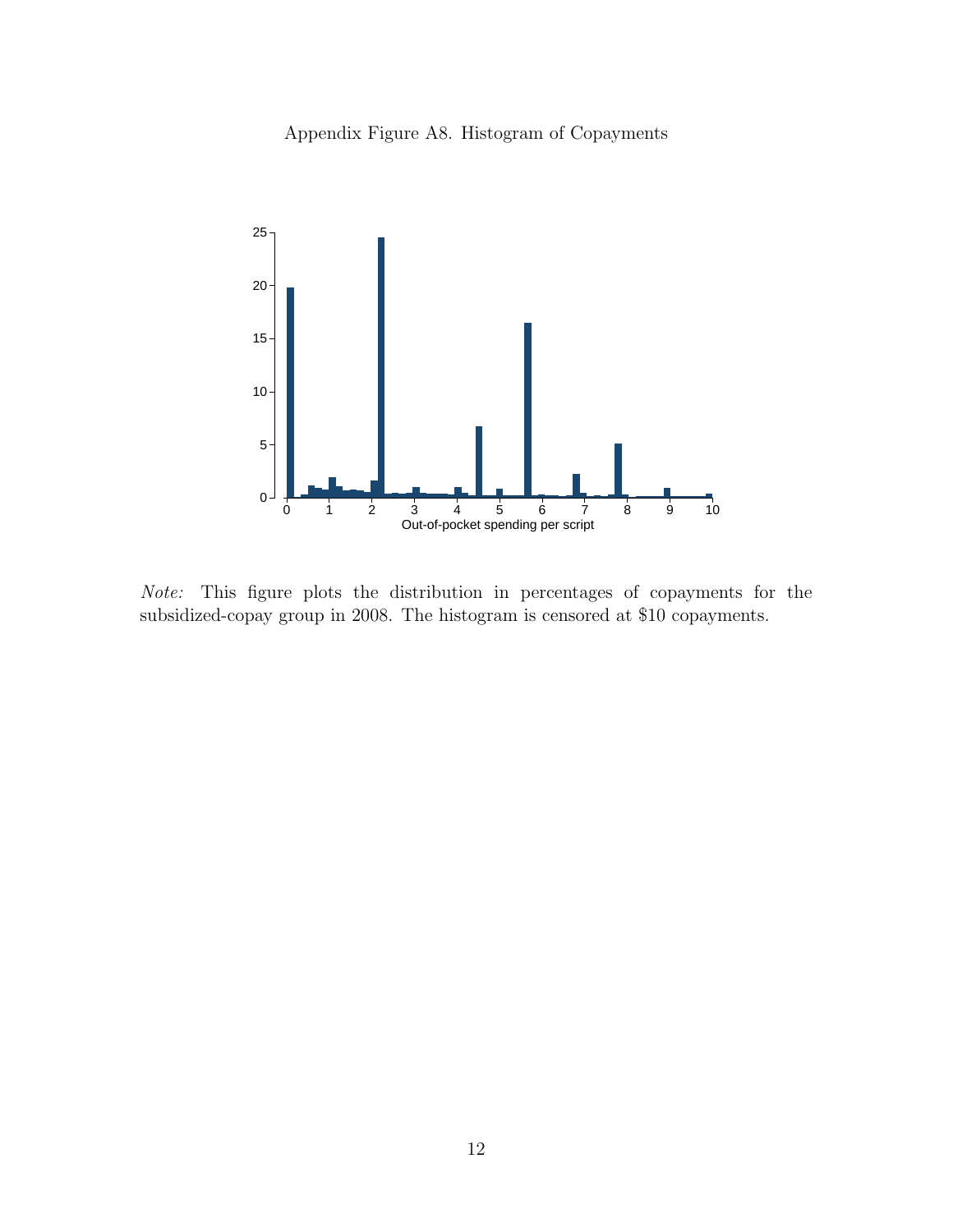# <span id="page-12-0"></span>B Appendix: The Effect of More-Generous Coverage on Liquidity Sensitivity

Section 2 suggests an increase in prescription drug fills when consumers who face copayments receive their Social Security checks. This appendix studies what occurs when those consumers experience a change in the copayments they face, transitioning from a group that faces copayments to the no-copayment group or vice-versa. We leverage these transitions as a way to assess how liquidity sensitivity relates to the generosity of health insurance.<sup>[1](#page-0-0)</sup>

To do so, we identify all recipients who switch from a copayment group (subsidized or full) to the no-copayment group or vice-versa between 2007 and 2015. We restrict the sample to recipients continuously enrolled in Medicare Part D for at least one year before the transition and at least one year after. This restriction allows us to observe pre- and post-transition consumption patterns. We also remove from the sample those recipients who were in the no-copayment group at some point during the 24 months prior to the transition, and we limit the sample to those who were continuously enrolled in the no-copayment group for 24 months after the transition. The first panel of Appendix Figure [B1](#page-16-0) describes the effects of these transitions on the out-of-pocket price for prescriptions paid by recipients. Out-of-pocket costs drop sharply at the time of the transition from an average of \$7 to zero.

One concern with studying transitions across copayment groups is that the transitions may be endogenous. Some recipients may apply for the LIS program because they anticipate needing more prescription drugs. In addition, the transitions can sometimes be triggered by health events, such as a hospitalization. Hospital staff may help a recipient enroll in the LIS program. The health event would then confound our analysis. We discuss these endogeneity concerns in depth in [Gross, Layton](#page-20-0) [and Prinz](#page-20-0) [\(2020\)](#page-20-0).

We study transitions in coverage in two steps. First, we study how changes in generosity affect liquidity sensitivity. Second, we study how changes in the generosity of insurance affect utilization levels, estimating an overall price elasticity of demand and separate price elasticities for recipients who are and are not liquidity sensitive.

<sup>&</sup>lt;sup>1</sup>Many recipients transitioning between copayment groups also experience a change in their premium subsidy. Such a change in the subsidy could affect drug utilization via an income effect. In [Gross, Layton and Prinz](#page-20-0) [\(2020\)](#page-20-0) we show that these changes in the premium subsidy do not explain the results.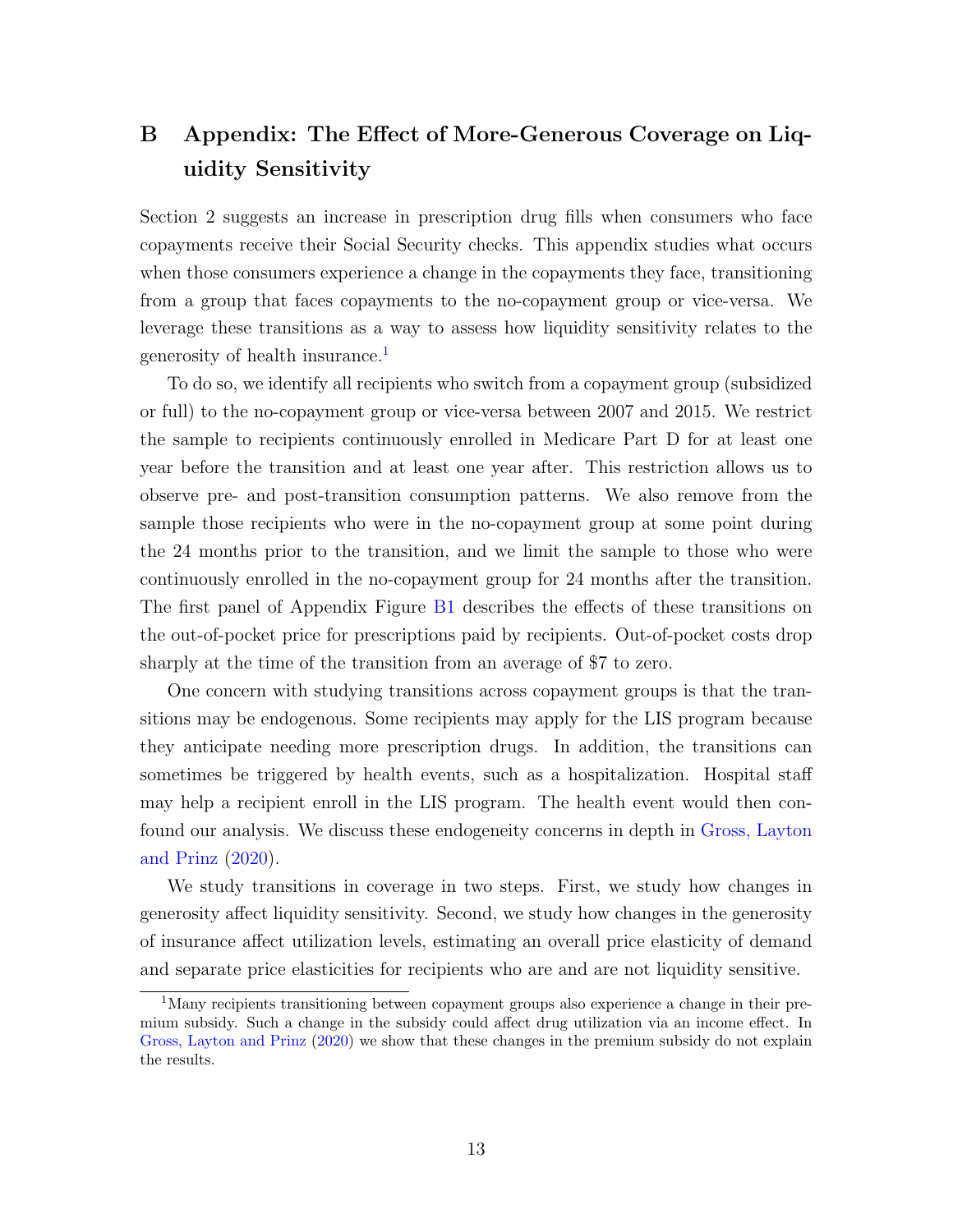## B.1 The Effect of Lower Copayments on Payday Filling

We first test how changes in the generosity of insurance affect the likelihood that recipients fill their prescriptions when their Social Security checks arrive. To do so, we calculate the share of each recipient's Wednesday fills that occur on their Social Security payday.<sup>[2](#page-0-0)</sup> We calculate the share of Wednesday fills occurring on Social Security paydays for each time period and each cohort of recipients who transition from a group that faces copayments to the no-copay group; we define a cohort as including all recipients who switch groups in a given time period. If recipients fill prescriptions on a schedule unrelated to their Social Security paydays, then roughly 23 percent of their Wednesday fills should occur on their payday. That number comes from a simple calculation: there are 12 checks sent each year, and either 52 or 53 Wednesdays in the year. If, however, some recipients delay filling scripts until their paychecks arrive, then the share of their Wednesday fills that occur on their payday would rise above 23 percent.

The first panel of Appendix Figure [B1](#page-16-0) plots the average out-of-pocket price for prescriptions before and after recipients transition to the no-copayment group. The average out-of-pocket price drops from roughly \$7 to zero. The second panel of Appendix Figure [B1](#page-16-0) plots the measure of payday filling described above: the share of Wednesday fills that occur on recipients' Social Security paydays. Prior to the transition into the no-copay group, recipients fill roughly 24–25 percent of their Wednesday fills on their Social Security payday. In the months immediately following their transition to near-full insurance, however, the share drops sharply to roughly 22–23 percent. More-generous insurance, it seems, reduces the propensity for recipients to fill their scripts on their Social Security payday. Appendix Table [B1](#page-18-0) presents estimates of a regression in which the share of Wednesday fills on payday is the outcome of interest. The estimates suggest that that measure decreases by 2.6 percentage points (10.3 percent) when recipients transition into the no-copay group. Further, those numbers suggest that once on the no-copayment group, recipients fill prescriptions on a schedule entirely unrelated to their Social Security checks: full insurance eliminates "payday filling."

These results are consistent with those presented in Section 2: they suggest no effect of Social Security checks on prescription fills for those in the no-copayment group. But these results go further in that they show that a given recipient changes

<sup>&</sup>lt;sup>2</sup>We focus on the share of *Wednesday* fills that occur on payday, because there are day-of-the-week effects in prescription-filling behavior.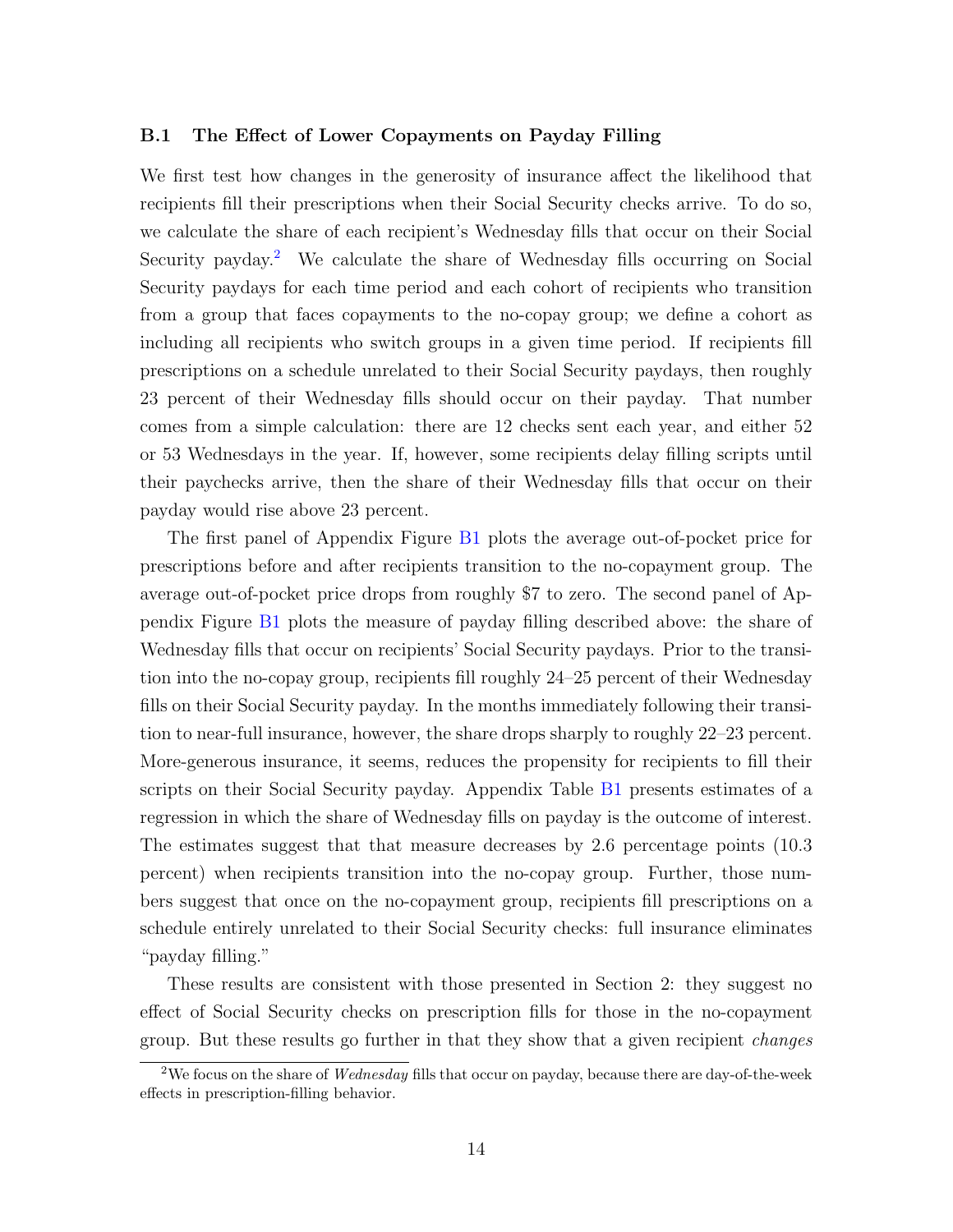how she fills prescriptions in response to more-generous coverage. It appears that when liquidity-sensitive recipients are given full insurance, they start filling their prescriptions when they want or need the medicine rather than when they receive their Social Security checks.

# B.2 The Interaction Between Price Sensitivity and Liquidity Sensitivity

The results above establish that more-generous insurance causes drug consumption to become less sensitive to liquidity. A remaining question regards how liquidity sensitivity relates to *price* sensitivity. If the most liquidity-sensitive beneficiaries increase drug consumption the most in response to the reduction in the out-of-pocket price, this may suggest that liquidity-related frictions were not only affecting the timing of consumption but also the quantity of drugs consumed in a year. That said, it could also be the case that these liquidity-sensitive beneficiaries just have different preferences from other beneficiaries and a stronger demand-response reflects those preferences rather than the relaxation of liquidity-related frictions.

To explore that relationship, we stratify recipients by the share of their Wednesday fills that occurred on their Social Security paydays before the transition. Appendix [A.2](#page-2-0) demonstrates that recipients in the top two deciles of this measure are indeed liquidity sensitive while those in other deciles of this measure exhibit much less sensitivity to Social Security checks.

For each decile of the share of Wednesday fills that occurred on Social Security payday, we estimate the following regression:

<span id="page-14-0"></span>
$$
\log(Y_{ict}) = \alpha_i + \alpha_t + \beta \times \mathbf{I}\{t - s_c \ge 0\} + \varepsilon_{ict}.\tag{A1}
$$

For each recipient  $i$  in cohort c of recipients who transition copayment groups in the same calendar month  $s_c$ , we study their out-of-pocket payments and overall number of fills in each calendar month t. We include a fixed effect for each recipient,  $\alpha_i$ , and a fixed effect for each calendar month,  $\alpha_t$ . The parameter of interest in equation  $(A1)$  is  $\beta$ , which captures the change in the outcome of interest after recipients transition to the other copayment group.[3](#page-0-0) We use that parameter to estimate the price elasticity of demand, dividing estimates when number of prescriptions is the outcome of interest by estimates when out-of-pocket price is the outcome of interest.

 ${}^{3}$ See [Gross, Layton and Prinz](#page-20-0) [\(2020\)](#page-20-0) for additional results relating to these elasticities, including event-study figures.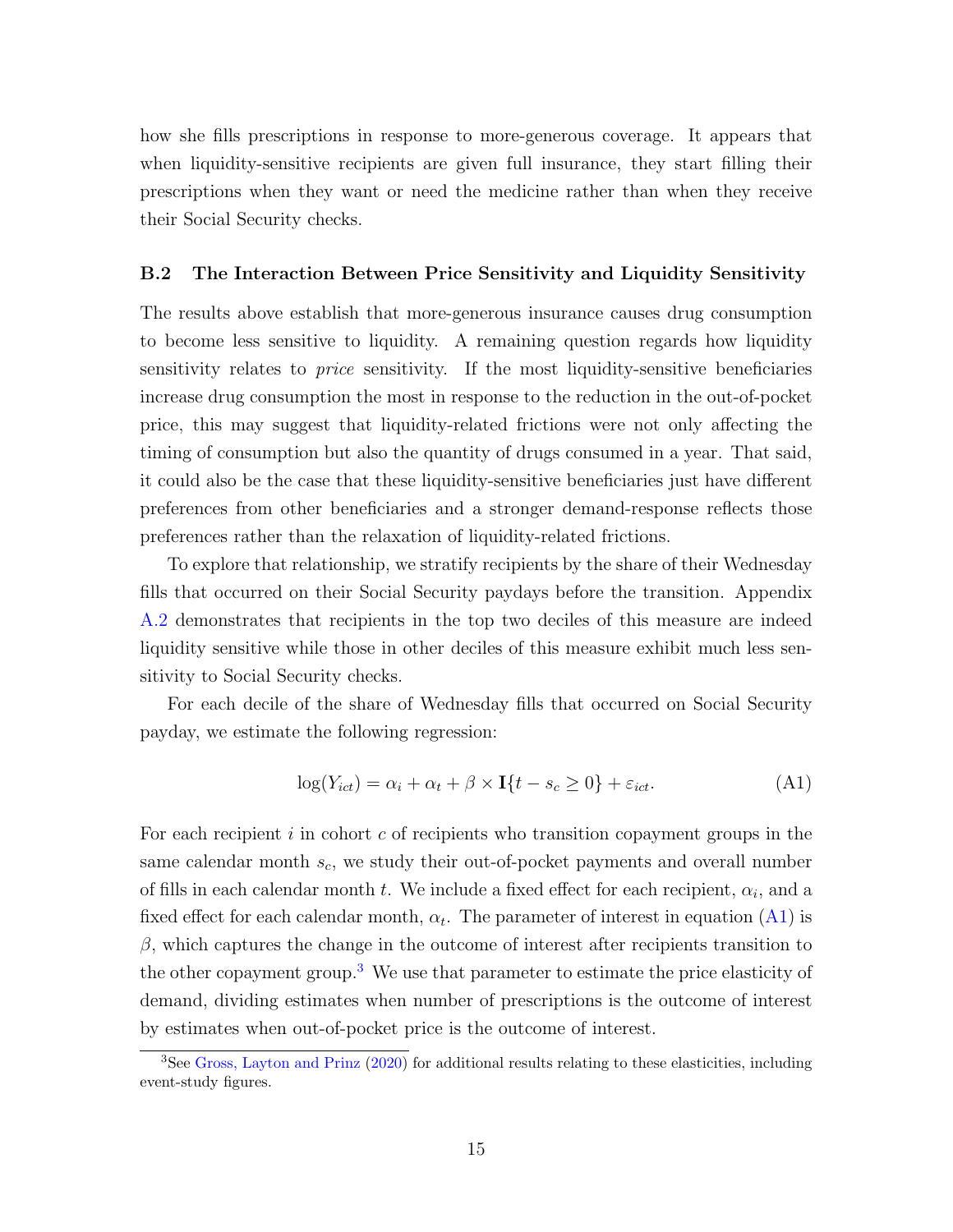Appendix Figure [B2](#page-17-0) presents estimates of the price elasticity of demand across this proxy of liquidity sensitivity. The red square plots the price elasticity across all recipients, which is roughly  $-0.041<sup>4</sup>$  $-0.041<sup>4</sup>$  $-0.041<sup>4</sup>$ . The blue circles plot the estimated price elasticity for each decile of our measure of liquidity sensitivity.<sup>[5](#page-0-0)</sup> The figure suggests that nearly all deciles exhibit roughly the same price elasticity of demand, with the exception of the last two deciles. Recipients in the top decile exhibit a price elasticity of demand that is roughly twice as large as the elasticity of demand exhibited by other recipients. Recipients in the ninth decile also exhibit higher price sensitivity than others, though the difference is not as large. In that way, Appendix Figure [B2](#page-17-0) suggests that those recipients who are liquidity sensitive are also the most price sensitive.

These results shed some light on the overall effect of Social Security checks described in Section 2. Section 2 demonstrates that recipients increase their prescription fills on their Social Security paydays. But the exercises in that section do not distinguish between two potential mechanisms. First, liquidity-sensitive recipients may solely re-time their drug consumption based on when their check arrives. Alternatively, liquidity-sensitive recipients may not consume as many drugs as they would if they did not face liquidity-related frictions. Appendix Figure [B2](#page-17-0) suggests that both mechanisms are relevant. Recipients respond to lower copayments by increasing the number of drugs they purchase, and liquidity-sensitive recipients respond even more. Thus, the results of Section 2 are likely not solely a matter of re-timing; rather, liquidity-sensitive Medicare recipients demand fewer drugs than they otherwise would. However, these results do not prove this definitively, as the higher levels of price sensitivity among the most-liquidity-sensitive beneficiaries may simply be a matter of heterogeneous preferences rather than the relaxation of liquidity-related frictions. Future research should attempt to differentiate between these two explanations.

<sup>&</sup>lt;sup>4</sup>We exclude recipients with no Wednesday fills (and thus no *share* of Wednesday fills on payday) and recipients with zero payday fills but with some Wednesday fills.

 $5A$ ppendix Table B<sub>2</sub> presents regression estimates for each decile, the estimated price-elasticity of demand along with the change in out-of-pocket payments and change in utilization.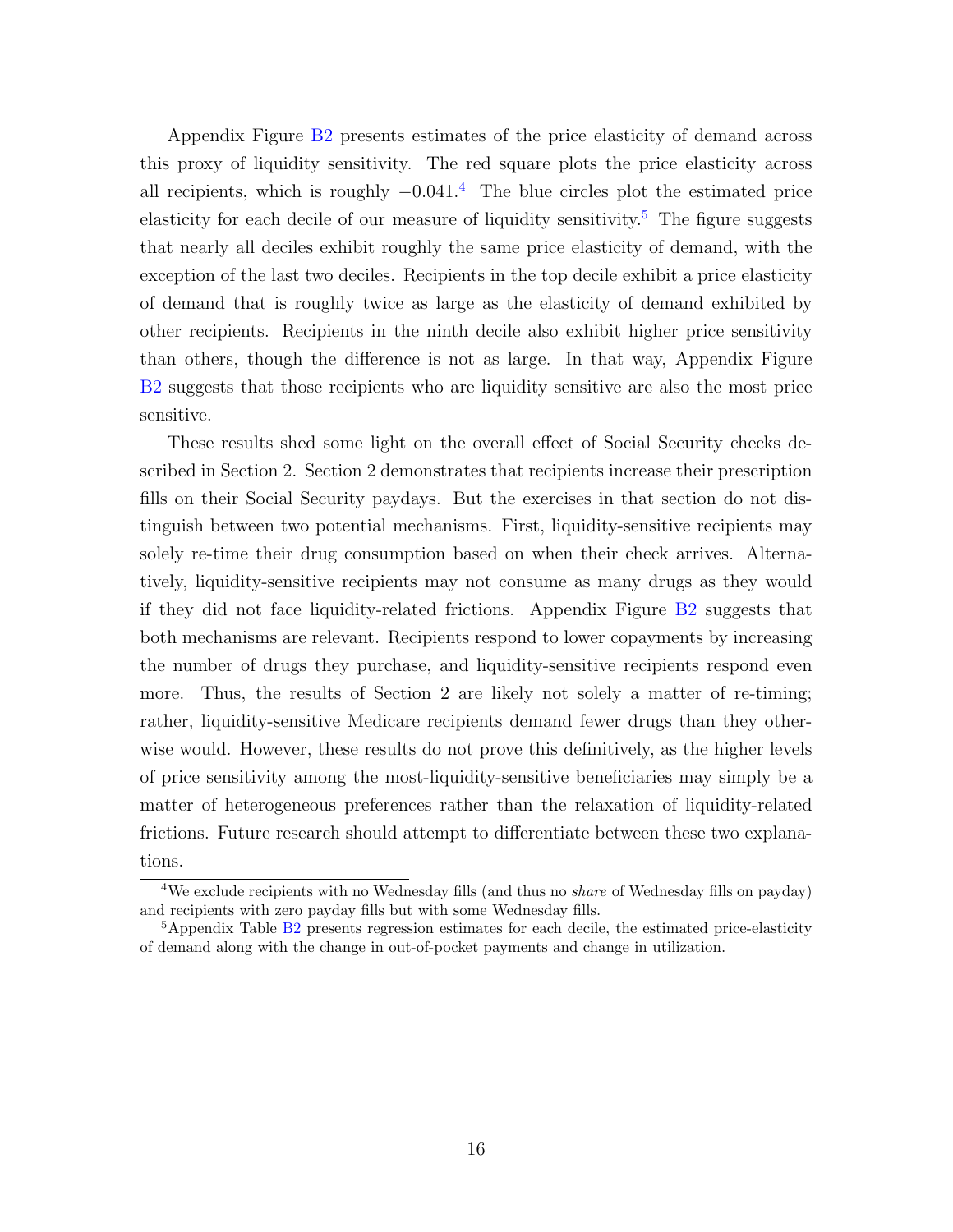<span id="page-16-0"></span>Appendix Figure B1. Re-Centered Time Series For Recipients who Switch From a Copay Group to the No-Copay Group





Note: Panel (a) plots monthly average out-of-pocket spending per script for recipients who transition from either the full-copay group or the subsidized-copay groups to the no-copay group. Panel (b) plots the quarterly share of Wednesday prescription fills that fall on Social Security payday for recipients who transition from either the fullcopay group or the subsidized-copay groups to the no-copay group.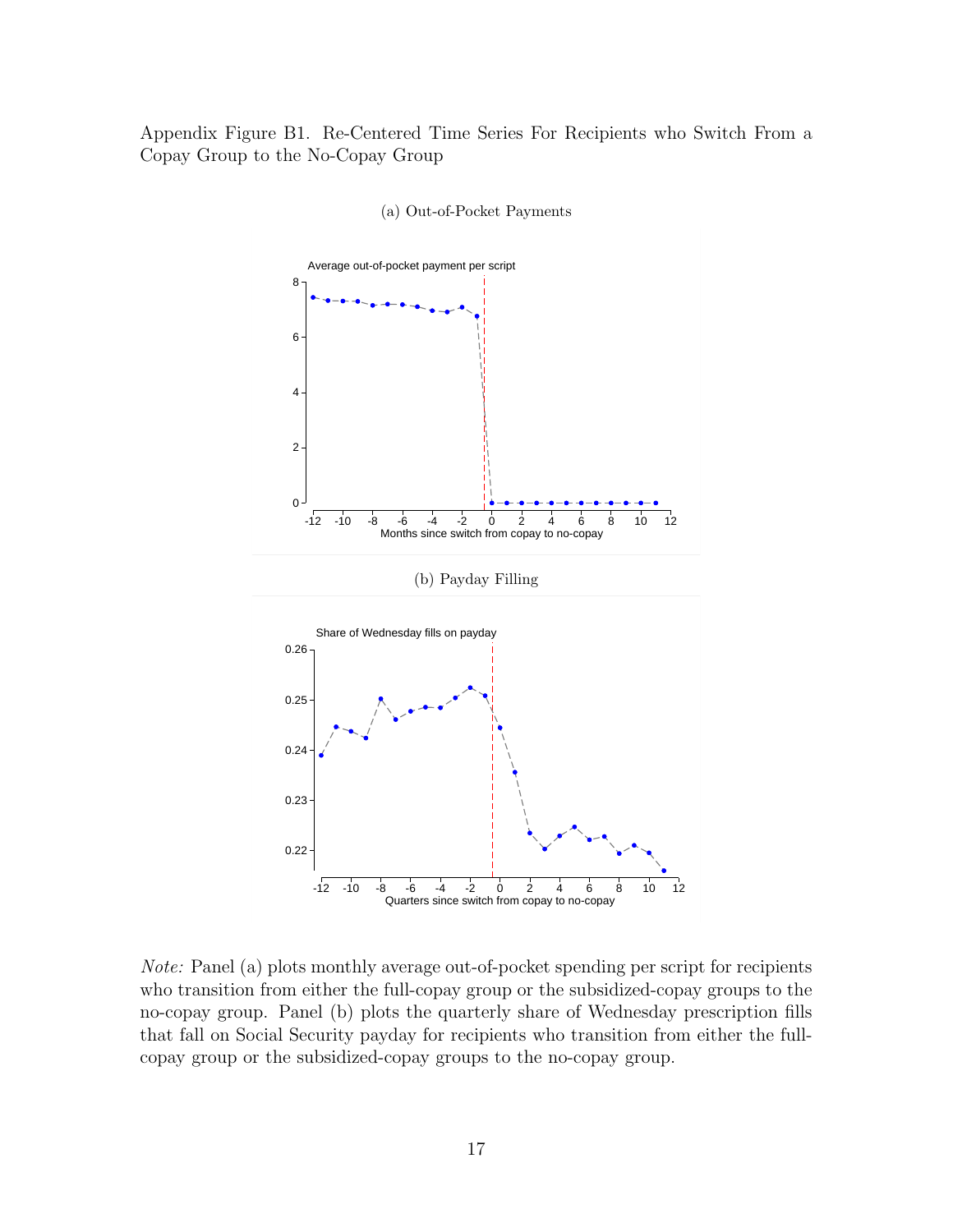<span id="page-17-0"></span>Appendix Figure B2. Comparison of Price Elasticities of Demand Across Recipients' Propensity to Fill on Social Security Paydays



Note: This figure presents estimated price elasticities of demand when recipients are divided into deciles based on the proportion of their Wednesday prescription fills that fall on their Social Security payday. The sample is restricted to recipients who switch from either the full-copay group or the subsidized-copay group to the no-copay group one year before and after their switch. These coefficients come from estimating an individual-level version of equation  $(A1)$ . Standard errors are based on the delta method.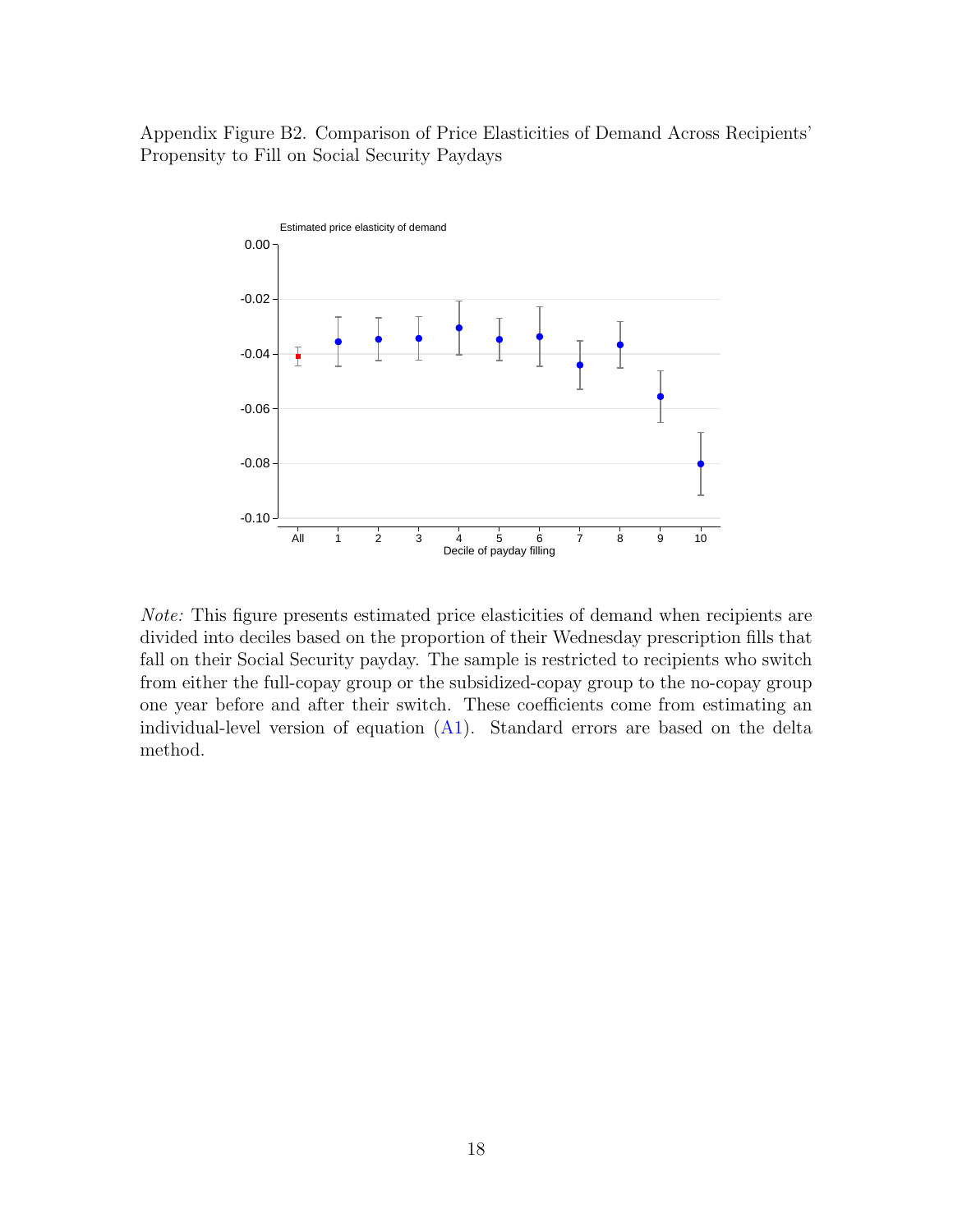|                 | $\left(1\right)$     | $\left(2\right)$                    | $\left(3\right)$          |
|-----------------|----------------------|-------------------------------------|---------------------------|
|                 | Copay<br>to No-Copay | Subsidized<br>-Copay to<br>No-Copay | Full-Copay<br>to No-Copay |
| Post Transition | $-0.0259$            | $-0.0257$                           | $-0.0239$                 |
|                 | (0.0021)             | (0.0034)                            | (0.0036)                  |
| Mean            | 0.25                 | 0.25                                | 0.24                      |
| N               | 8,939                | 8,822                               | 8,867                     |

<span id="page-18-0"></span>Appendix Table B1. Effect of Changes in the Generosity of Coverage on the Share of Wednesday Fills that Occur on Social Security Payday

Note: This table presents regressions in which the outcome is the share of Wednesday prescriptions filled on the recipient's Social Security payday. The first column studies transitions from either copay group to the no-copay group while the second and third columns study transitions from either copay group to the no-copay group respectively. Each observation consists of a recipient-month. Standard errors in parentheses. These coefficients come from estimating equation  $(A1)$ . Cohort-specific fixed effects and calendar-month-specific fixed effects not shown.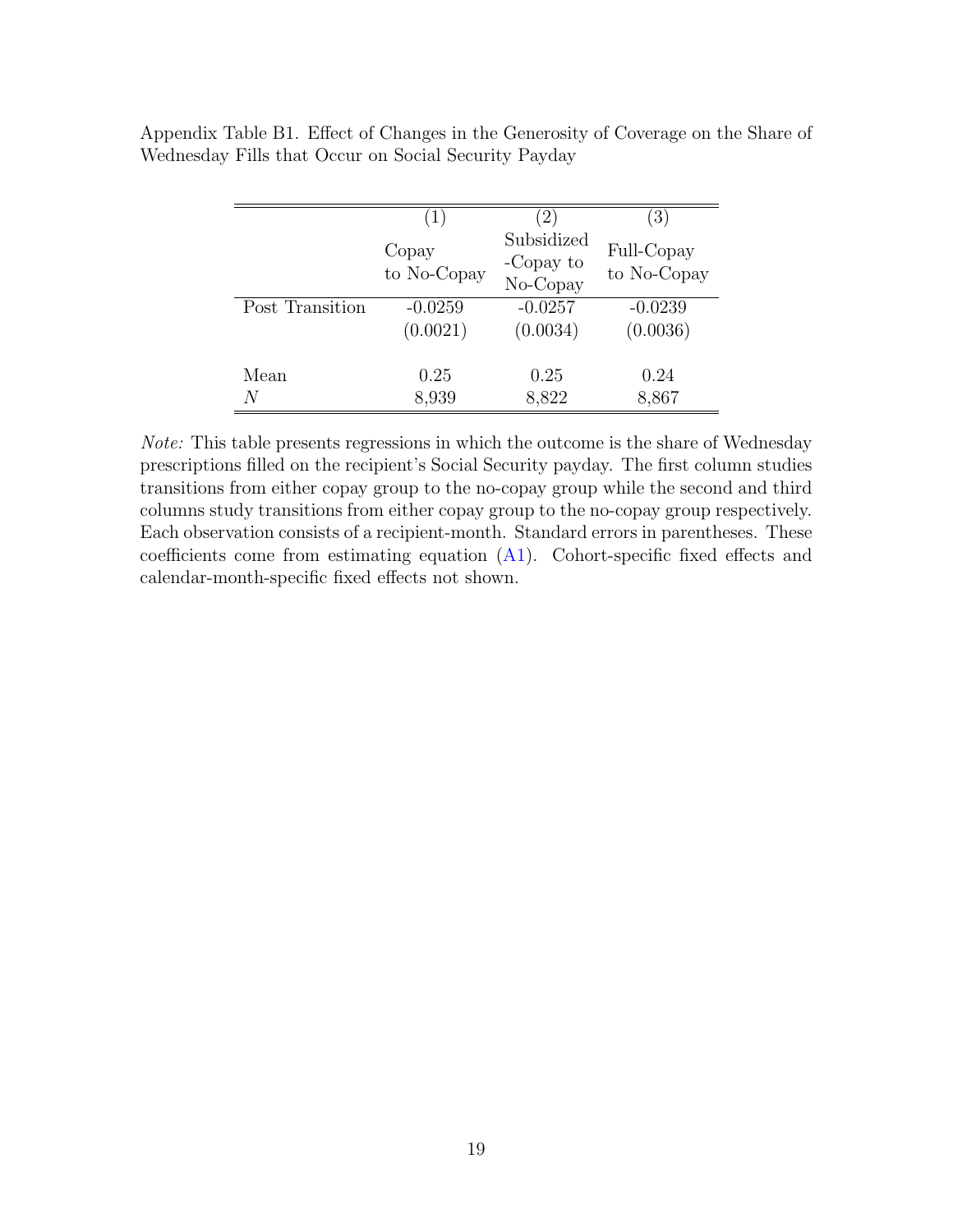|                           | $\overline{(1)}$  | $\overline{(2)}$  | $\overline{(3)}$ |
|---------------------------|-------------------|-------------------|------------------|
|                           | Log Total Scripts | Log Out-of-Pocket | Elasticity       |
| All                       | 0.08076           | $-1.26905$        | $-0.06364$       |
|                           | (0.00280)         | (0.00867)         | (0.00224)        |
| All excl. Zero or Missing | 0.05949           | $-1.45447$        | $-0.04090$       |
|                           | (0.00250)         | (0.00912)         | (0.00172)        |
| Decile 1                  | 0.05272           | $-1.48468$        | $-0.03551$       |
|                           | (0.00686)         | (0.01657)         | (0.00460)        |
| Decile 2                  | 0.05146           | $-1.48733$        | $-0.03460$       |
|                           | (0.00581)         | (0.01616)         | (0.00400)        |
| Decile 3                  | 0.05179           | $-1.51008$        | $-0.03430$       |
|                           | (0.00614)         | (0.01783)         | (0.00402)        |
| Decile 4                  | 0.04628           | $-1.52073$        | $-0.03043$       |
|                           | (0.00745)         | (0.01985)         | (0.00501)        |
| Decile 5                  | 0.05126           | $-1.47875$        | $-0.03467$       |
|                           | (0.00574)         | (0.01535)         | (0.00392)        |
| Decile 6                  | 0.05180           | $-1.53920$        | $-0.03365$       |
|                           | (0.00837)         | (0.01889)         | (0.00553)        |
| Decile 7                  | 0.06381           | $-1.44965$        | $-0.04401$       |
|                           | (0.00641)         | (0.01676)         | (0.00453)        |
| Decile 8                  | 0.05576           | $-1.52242$        | $-0.03663$       |
|                           | (0.00652)         | (0.01481)         | (0.00433)        |
| Decile 9                  | 0.07592           | $-1.36698$        | $-0.05554$       |
|                           | (0.00641)         | (0.01558)         | (0.00482)        |
| Decile 10                 | 0.09565           | $-1.19370$        | $-0.08013$       |
|                           | (0.00648)         | (0.01744)         | (0.00583)        |
| Zero                      | 0.12102           | $-0.98967$        | $-0.12229$       |
|                           | (0.00548)         | (0.01304)         | (0.00588)        |
| Missing                   | 0.19245           | $-0.15497$        | $-1.24187$       |
|                           | (0.00719)         | (0.00692)         | (0.07993)        |

<span id="page-19-0"></span>Appendix Table B2. The Effect of Changes in Generosity of Coverage Across Deciles of Share of Wednesday Fills on Payday for Transitions to the No-Copay Group

Note: This table presents estimates of equation [\(A1\)](#page-14-0) across deciles of the proportion of Wednesday fills that fall on a recipient's Social Security payday. The sample is restricted to recipients who switch from either the full-copay group or the subsidizedcopay group to the no-copay group, 12 months before and 12 months after their switch. The first row presents estimates for all beneficiaries. The second row presents results for recipients with at least one Wednesday fill on a payday. The subsequent rows present estimates for recipients who have at least one Wednesday fill on a payday and are in the given decile of the proportion of Wednesday fills on payday. The final rows presents results for recipients who have no Wednesday fills on payday or no Wednesday fills. Standard errors in parentheses clustered on cohort of recipients transitioning copay groups for the first two columns. Standard errors are based on the delta method for the elasticity estimation in the third column. Recipient-specific fixed effects and year-times-month-specific fixed effects not shown.